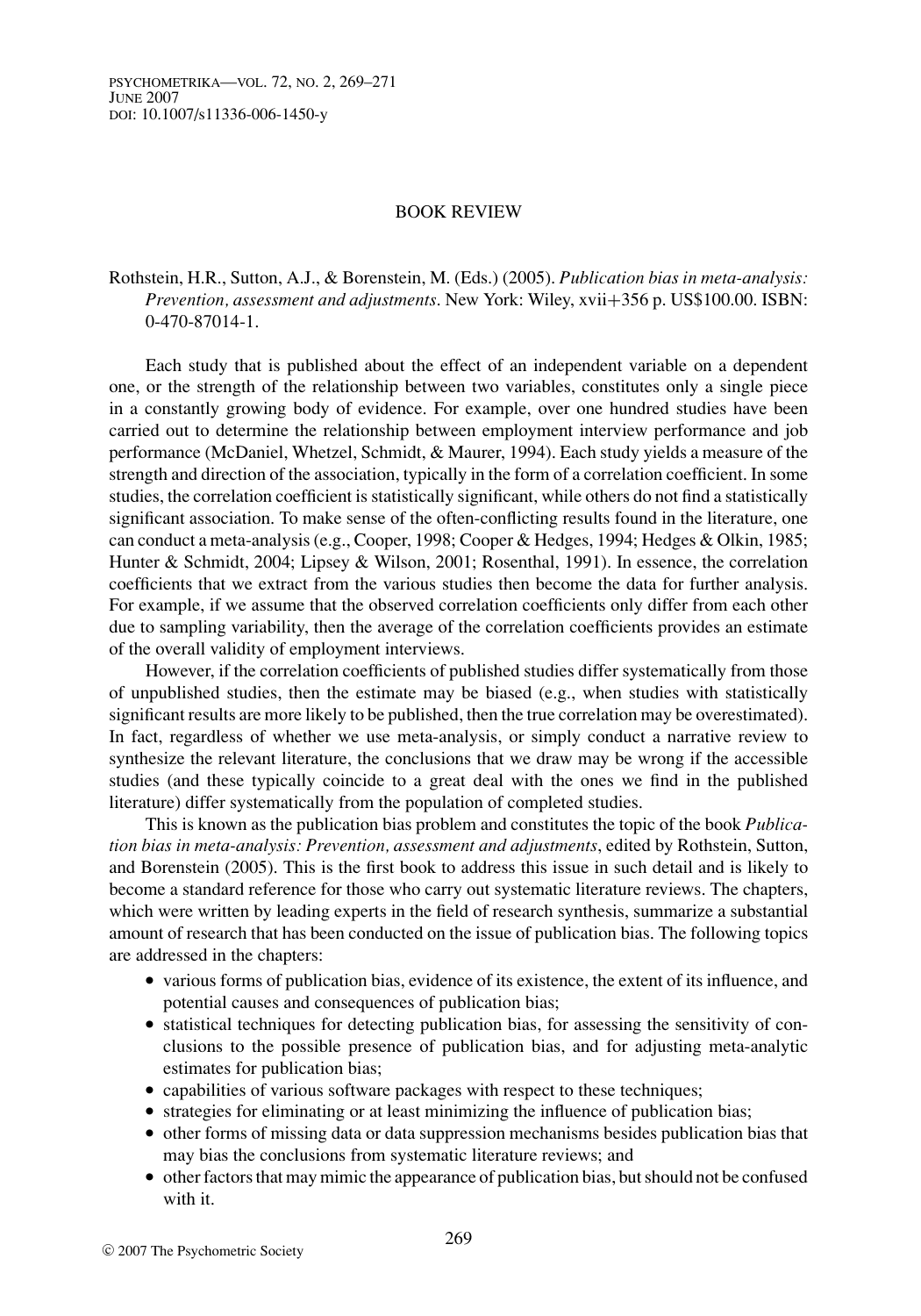## 270 PSYCHOMETRIKA

Many of the chapters (especially those dealing with statistical techniques) assume some basic familiarity with meta-analytic methodology. As prior readings, I would therefore suggest *The handbook of research synthesis* (Cooper & Hedges, 1994), *Statistical methods for meta-analysis* (Hedges & Olkin, 1985), or *Practical meta-analysis* (Lipsey & Wilson, 2001). Unfortunately, the meta-analytic approach proposed by Hunter and Schmidt (2004) is not directly addressed in the book. Nevertheless, it needs to be stressed that researchers using *any* method for research synthesis need to be aware of the potential influence of publication bias on their conclusions and therefore would benefit greatly from reading this book.

The chapters dealing with the statistical methods are generally accessible to those with an undergraduate level training in statistics. Technical details are largely skipped, so those interested in the more technical aspects of particular methods will have to turn to the original sources (ample references are provided). Most notable for those with a methodological interest is probably the chapter on selection models (written by Larry Hedges and Jack Vevea, who have conducted a substantial amount of research in this area), which may be considered the most sophisticated approach for detecting and adjusting for publication bias.

The use of a standardized notation across the chapters greatly facilitates their readability. Another noteworthy feature is the use of three common examples throughout the book to illustrate the various methods (the examples deal with the effects of teacher expectancy on student intelligence, the relationship between second-hand tobacco smoke and lung cancer, and the validity of employment interviews for predicting job performance). Since the datasets for these examples are provided in the appendix along with some background information, readers can replicate many of the results presented in the chapters.

Besides datasets, the appendix also includes an annotated bibliography regarding key articles on the research of publication bias. The bibliography is given in chronological order, allowing readers to trace methodological developments and the emergence of empirical evidence of publication bias over time. Finally, recognizing that the intended audience comes from various disciplines, a short glossary was included at the end of the appendix, which provides definitions for some frequently used terms and concepts in the book.

Although publication bias is a concern in all disciplines, most of the empirical evidence regarding its existence and influence comes from the medical literature. The emphasis on this discipline is therefore also notable throughout the book. For example, some proposed strategies to minimize the influence of publication bias, like the registration of clinical trials at their inception, may not be easily transferred to other disciplines. Nevertheless, it is apparent that an effort has been made to address various disciplines.

A website has been created to supplement the book, but the address given in the book is incorrect (the actual address is http://www.meta-analysis.com/pages/pub bias.html). Chapter 1 (which provides a short introduction to the publication bias problem and the contents of the book) and Chapter 11 (on software) are freely available for download at this website. Unfortunately, the website appears to be still under construction, as several links are not working at this point.

In conclusion, the book definitely succeeds in raising the awareness of the reader to an issue that unfortunately still remains underappreciated by those who conduct systematic literature reviews and by researchers in general. Although the book does not delve into issues of epistemology or the philosophy of science, one should easily recognize how publication bias, in its various forms, may seriously threaten the entire scientific method, which involves the acquisition of knowledge through the accumulation of research findings. Sir Isaac Newton once wrote: "If I have seen further, it is by standing on the shoulders of giants." However, only an unobstructed view will allow us to benefit from the work of those who came before us. Hopefully, the book will be an impetous for all researchers to ensure that the view is as unobstructed as possible.

UNIVERSITY OF MAASTRICHT *Wolfgang Viechtbauer*